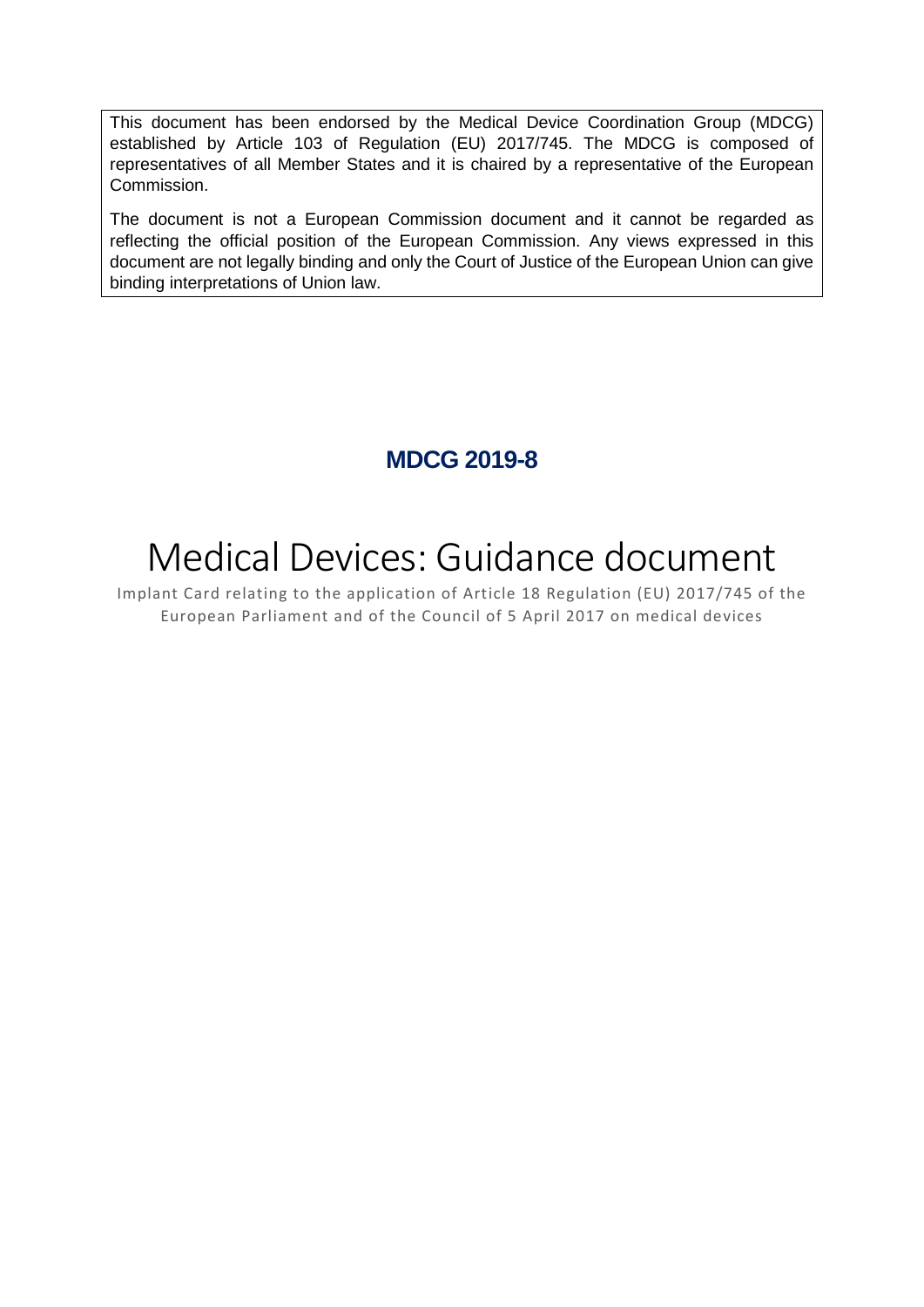# List of Content

| 3. Legal consideration on Implant Card design 3                                                                    |  |
|--------------------------------------------------------------------------------------------------------------------|--|
| 4. Information to be provided by the manufacturer on the<br>Implant Card and information to be added by the health |  |
|                                                                                                                    |  |
|                                                                                                                    |  |
|                                                                                                                    |  |
|                                                                                                                    |  |
| Annex I examples for principle designs of Implant Cards                                                            |  |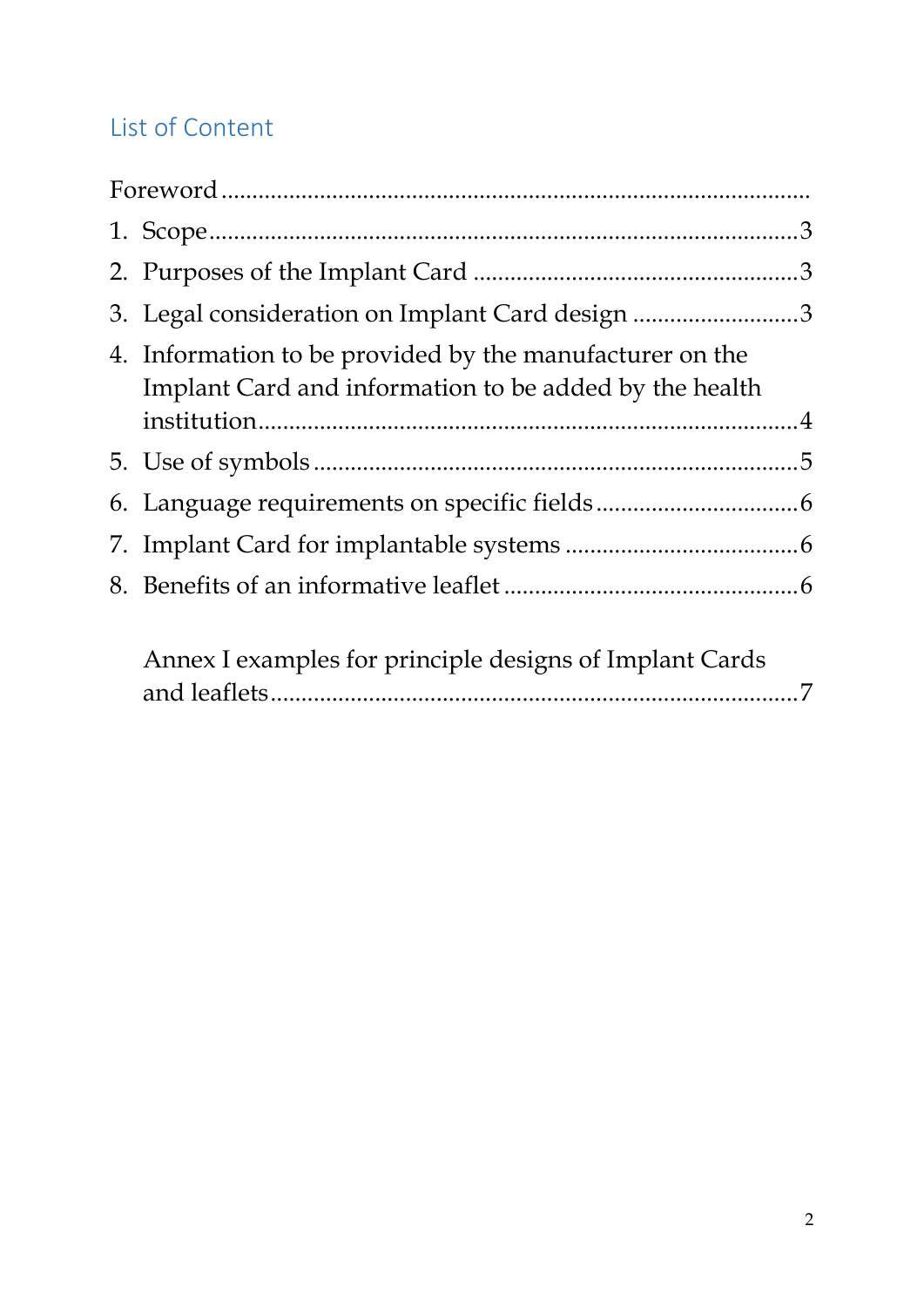#### <span id="page-2-0"></span>1. Scope

This document provides guidance for Member States, concerned industry and other stakeholders on a blueprint of an implant card (IC) required by the MDR (Regulation (EU) 2017/745). It describes the intended use, content and information to be provided by the manufacturer together on the IC and a definition of fields to be completed by the implanting healthcare institutions or healthcare providers according to national law in Member States. Whereas the intended purpose and most of the data elements of the IC are already defined in Article 18 of the MDR, this document contains the description of other data elements which must be completed by the healthcare institution or healthcare provider and which must be considered by the individual Member State when implementing Article 18 MDR as required[1.](#page-2-3)

#### <span id="page-2-1"></span>2. Purposes of the Implant Card

The aim of introducing an IC has been to achieve three main objectives:

- 1. Enable the patient to identify the implanted devices and to get access to other information related to the implanted device (e.g. via EUDAMED, and other websites).
- 2. Enable patients to identify themselves as persons requiring special care in relevant situations e.g. security checks.
- 3. Enabling e.g. emergency clinical staff or first responder to be informed about special care/needs for relevant patients in case of emergency situations.

#### <span id="page-2-2"></span>3. Legal consideration on Implant Card design

Article 18 MDR describes the requirements regarding the IC which shall be provided by the manufacturer together with the device. Whereas Article 18 para 1a) describes the information which shall be provided by the manufacturer on the IC, Article 18 para 2 lays down the obligation of Member States to require health institutions to provide the IC to the concerned patient.

In accordance with Article 18, 1a) the manufacturer should provide the following information on the IC (preferably on the card itself or, alternatively, as stickers to be placed by the clinician):

- Device name;
- Serial number, lot number;
- Unique device identification (UDI);
- Name, address and the website of manufacturer;
- Device type.<sup>[2](#page-2-4)</sup>

<span id="page-2-3"></span> <sup>1</sup> This guidance doesn't include the patient information described in Article 18 para 1 (b-d) which might be provided by the manufacturer by any means that allow rapid access to that information and that shall be stated in the language(s) determined by the concerned Member State.

<span id="page-2-4"></span><sup>&</sup>lt;sup>2</sup> In Article 18 1a) of the MDR, the term "device model" is used. However, this term which is not defined in the MDR, is part of the UDI-DI related information to be provided to EUDAMED. To avoid duplication and in the context of the intended purpose of the IC (to be used in situations requiring special care or in emergency situations), it is considered that reference to device model in the MDR for the purpose of the IC shall be read as reference to device type, like "pacemaker", "hip implant", etc. When the European Medical device nomenclature is made available, a "standardised" set of terms of this nomenclature should be recommended for use in relation to the field "device type".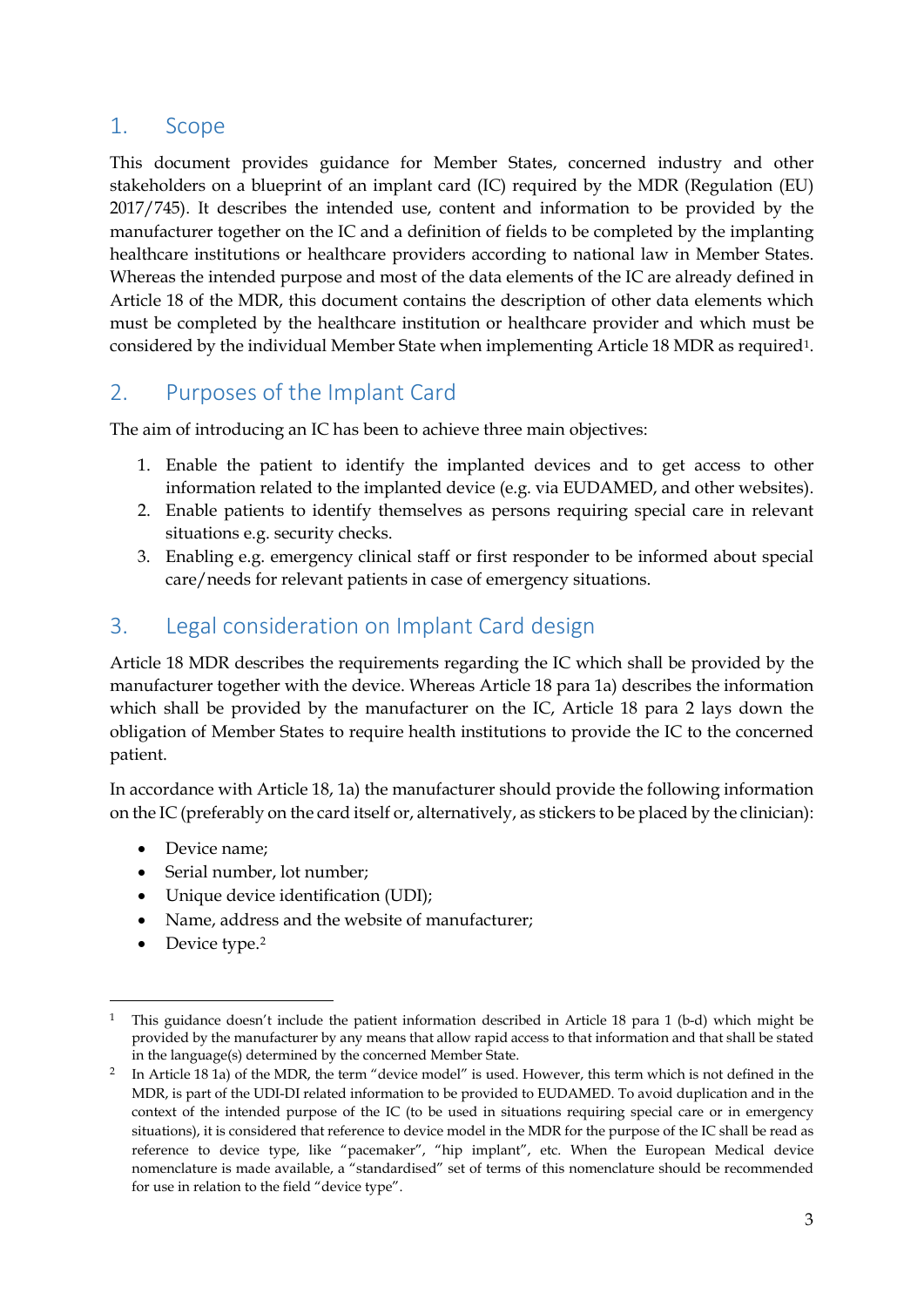Article 18, 2 lays down that Member States shall require health institutions (or healthcare providers) inter alia to make available the IC to the relevant patient. The IC should bear **their identity**. For this purpose, the IC provided together with the device should contain blank fields which shall be filled out by the health institution or healthcare provider, respectively.

Since the establishment of (and the logistics behind) many different national IC designs is very expensive and of no additional benefit, Member States should ensure that, in the context of national implementation of Article 18 of the MDR, only the following information is required to be provided by the health institution or healthcare provider on the IC (together with the information provided by the manufacturer). Accordingly, a European or international blueprint for an IC which supports the purposes described in Article 18, 2 should contain the following blank fields:

- 1. Name of the patient or patient ID;
- 2. Name and address of the health institution or healthcare provider who performed the implantation;
- 3. Date of implantation.

In order to be fit for the purposes described in Article 18, the outer dimensions of the IC should be the same as those of credit cards, ATM cards or ID cards (85.60 mm × 53.98 mm /3 3⁄8 × 2 1⁄8 inches) and with a radius of 2.88–3.48 mm[3.](#page-3-2)

## <span id="page-3-0"></span>4. Information to be provided by the manufacturer on the Implant Card and information to be added by the health institution

The manufacturer shall provide the following necessary information:

- 1. Device name;
- 2. Device type;
- 3. Serial number or, where applicable, lot or batch number;
- 4. Unique device identification (UDI); the UDI as AIDC[4](#page-3-3) format and the UDI-DI as HRI[5](#page-3-4)
- 5. Name and address of the manufacturer of the medical device;
- 6. Website of the manufacturer of the medical device.

The text provided on the IC and on the instruction for completing the IC by the healthcare institution or healthcare provider must be legible and at least 2 millimetres high. 'Text' includes any: number, letter, symbol, or letter or number in a symbol.

In addition, the manufacturer should design the IC in a way that the following blank fields to be filled out by the implanting healthcare institution or healthcare provider are available:

- 1. Name of the patient or patient ID;
- 2. Name and address of the healthcare institution which performed the implantation;
- <span id="page-3-1"></span>3. Date of implantation.

<span id="page-3-2"></span> <sup>3</sup> Dimensions to conform to the standar[d ISO/IEC 7810 ID-1.](https://en.wikipedia.org/wiki/ISO/IEC_7810#ID-1) 

<span id="page-3-3"></span><sup>4</sup> AIDC - Automatic identification and data capture format (e.g. linear or 2D-Barcodes).

<span id="page-3-4"></span><sup>5</sup> HRI - Human readable interpretation.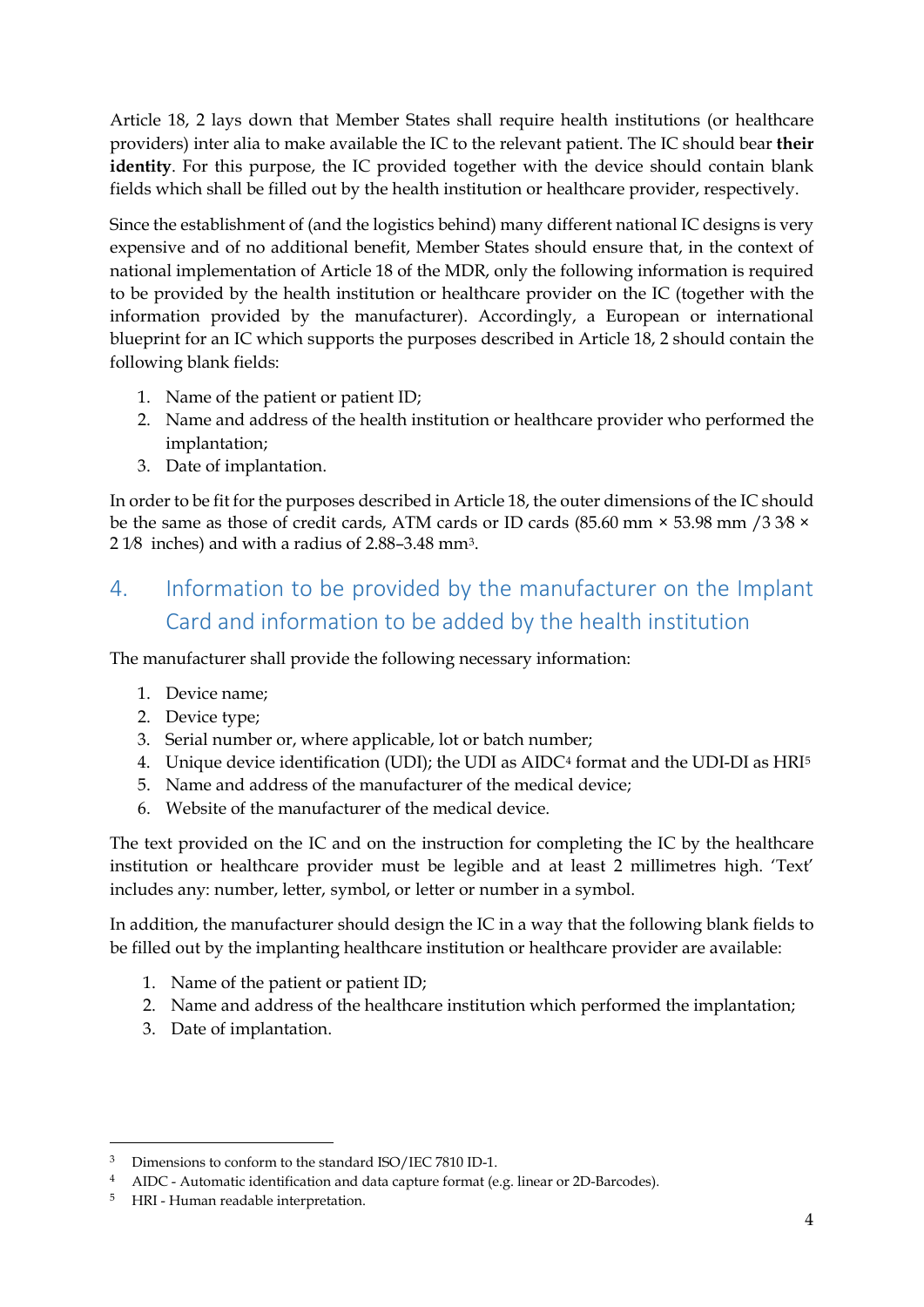### 5. Use of symbols

To avoid national versions of the IC, the use of symbols is advisable.

The following list contains symbols which have either been validated by users and have been submitted and accepted for inclusion in an upcoming international standard or already exist in the ISO database (Online Browsing Platform). The explanation of symbols on the IC should be provide on a leaflet (see point 7) or on the back of the IC, if space allows.

Article 18(1) lays down that the information provided in the IC shall be stated in the language(s) determined by the concerned Member State.

List of symbols recommended for use on the IC[6](#page-4-0):



UDI-DI information in a HRI format should be introduced by the wording "UDI-DI".

<span id="page-4-0"></span> $6$  The symbols for patient name or patient ID, name and address of the implanting healthcare institution/provider, date of implantation, name and address of the manufacturer, serial number, lot number/batch code are already available and published in existing ISO standards. The symbols for device name, patient information website and UDI have been validated by users according to the ISO 15223-2 process. All symbols listed are currently with the ISO TC 210 WG 3 for review in the framework of the ISO 15223-1 revision.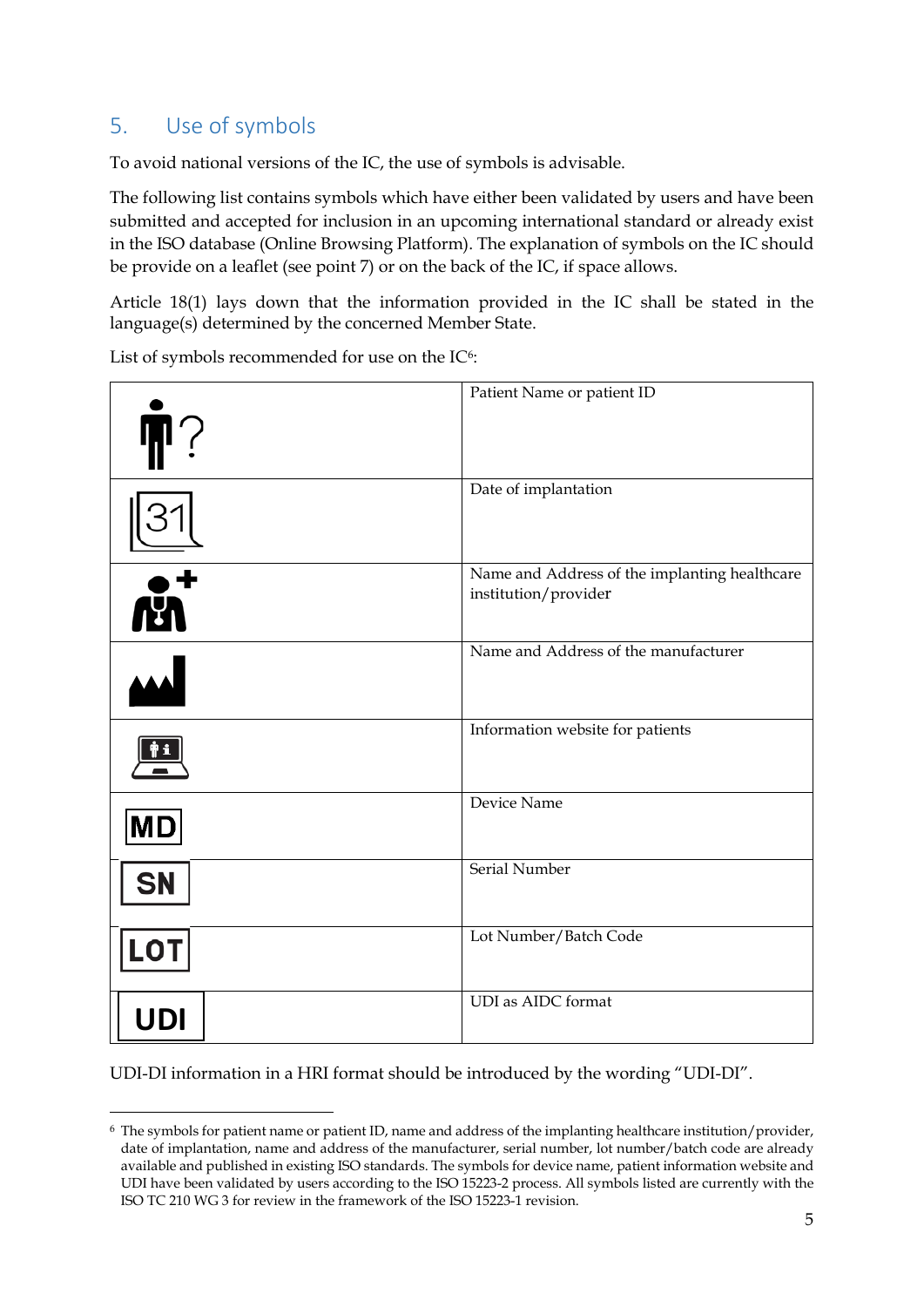### <span id="page-5-0"></span>6. Language requirements on specific fields

Despite the nearly complete list of symbols for fields on the IC, there is currently no symbol available for the required field "Device Type".

The lack of a symbol and the purpose of this field makes it necessary that the information on the device type must be provided in the language accepted/required by the concerned Member State.

There are several possibilities available to provide this information in the necessary languages, e.g. the information is already printed on the IC in the different languages or stickers are provided with the IC and the healthcare professional selects the right one etc.

## <span id="page-5-2"></span>7. Benefits of an informative instruction leaflet[7](#page-5-4)

As mentioned above (section 5), there is a need to provide, together with the IC, instructions on how to complete the IC and to explain the used symbols. This information shall be stated in the language(s) determined by the concerned Member State. For this reason, the use of a leaflet, containing the relevant information, to be provided together with the IC and the implantable device, is the recommended solution.

As part of the risk management, the manufacturer has to investigate, by means of an ergonomic analysis or ergonomic usability test procedure, if the provided instructions are sufficient to enable the health professional to complete the IC correctly. The instructions must reflect the solution chosen by the manufacturer (e.g. pre-printed IC, blank IC with sticker(s) to be added, mixture of both). Special considerations might be needed when providing a system IC or an IC for a separate implantable component, when there is not yet a common practice (standard) established.

### <span id="page-5-1"></span>8. Implant Card for implantable systems

If an implantable device contains implantable components which might be replaced by other (or the same) components, for example in case of a later revision, the manufacturers should consider the use of a System IC. In Annex I to this guide an example is provided.

<span id="page-5-3"></span>Ways could be explored by relevant stakeholders to develop common rules on how the necessary information to be placed on the System IC is delivered with the replaceable component and how health professionals could ensure that the System IC is appropriately updated, when necessary.

<span id="page-5-4"></span> <sup>7</sup> This leaflet should not be confused with any possible vector of information referred to in points "b", "c" and "d" of Article 18(1) of the MDR.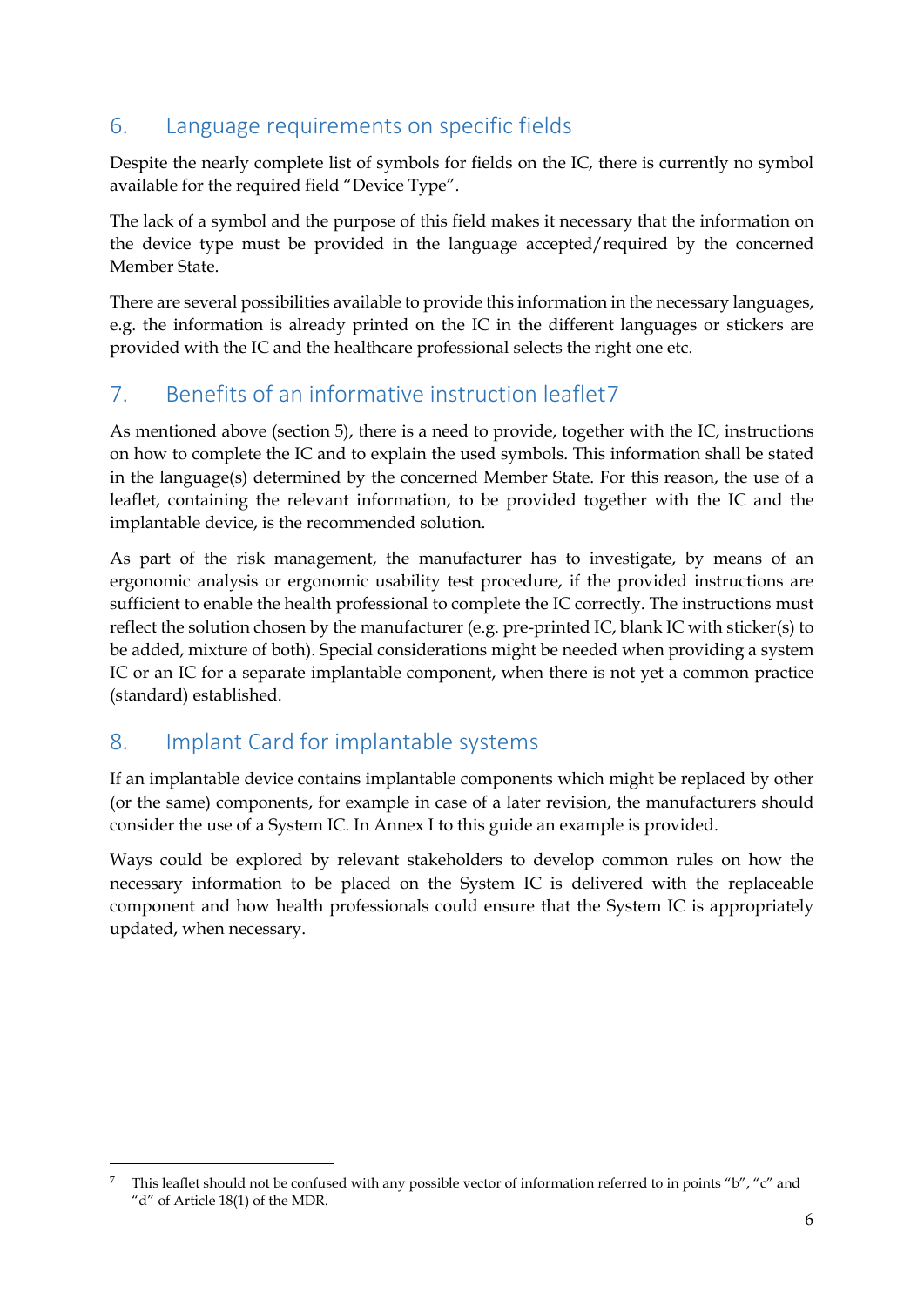# Annex I examples of principle designs of Implant Cards and leaflets

GENERAL NOTE: All examples contained in this Annex are to be intended as illustrative examples only.

The basic shape of the IC shall be designed in compliance with ISO/IEC 7810 ID-1 (credit card form).

The following pictures provide examples for individual device ICs.

#### **Example 1:**

## **Front – Not to scale** (handwritten text on pre-printed content)



# **Back – Not to scale** (blank – serial printed content in production)





Pre-printed Text (from supplier)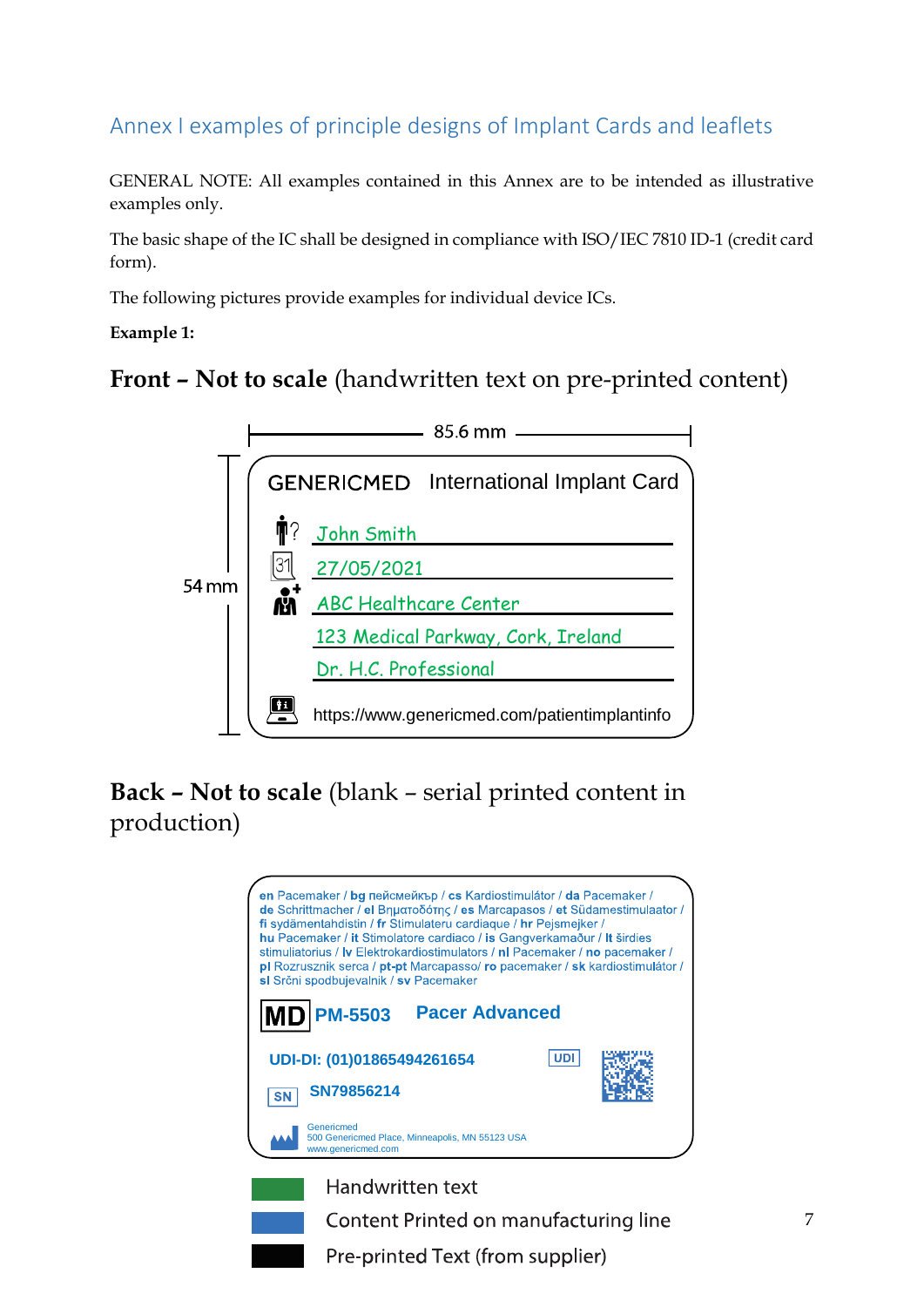**Example 2:**

# **Back – Not to scale** (blank – batch/lot printed content in production)





Handwritten text

Content Printed on manufacturing line

Pre-printed Text (from supplier)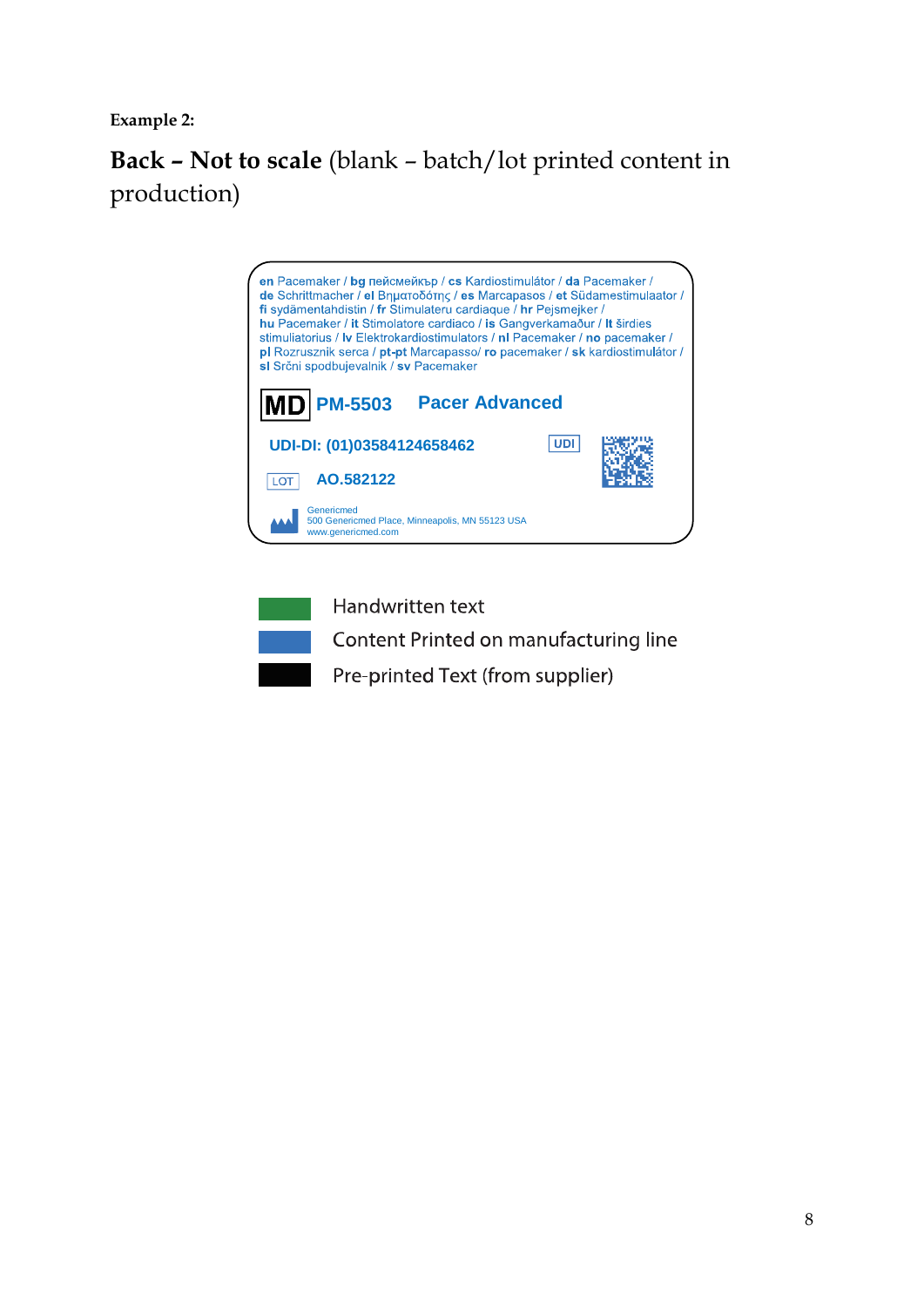#### **Example 3 (suggested design of a foldable System IC):**

To be able to represent medical device systems in one IC, the IC shall be available in collapsible form.





Handwritten text

Content Printed on manufacturing line

Pre-printed Text (from supplier)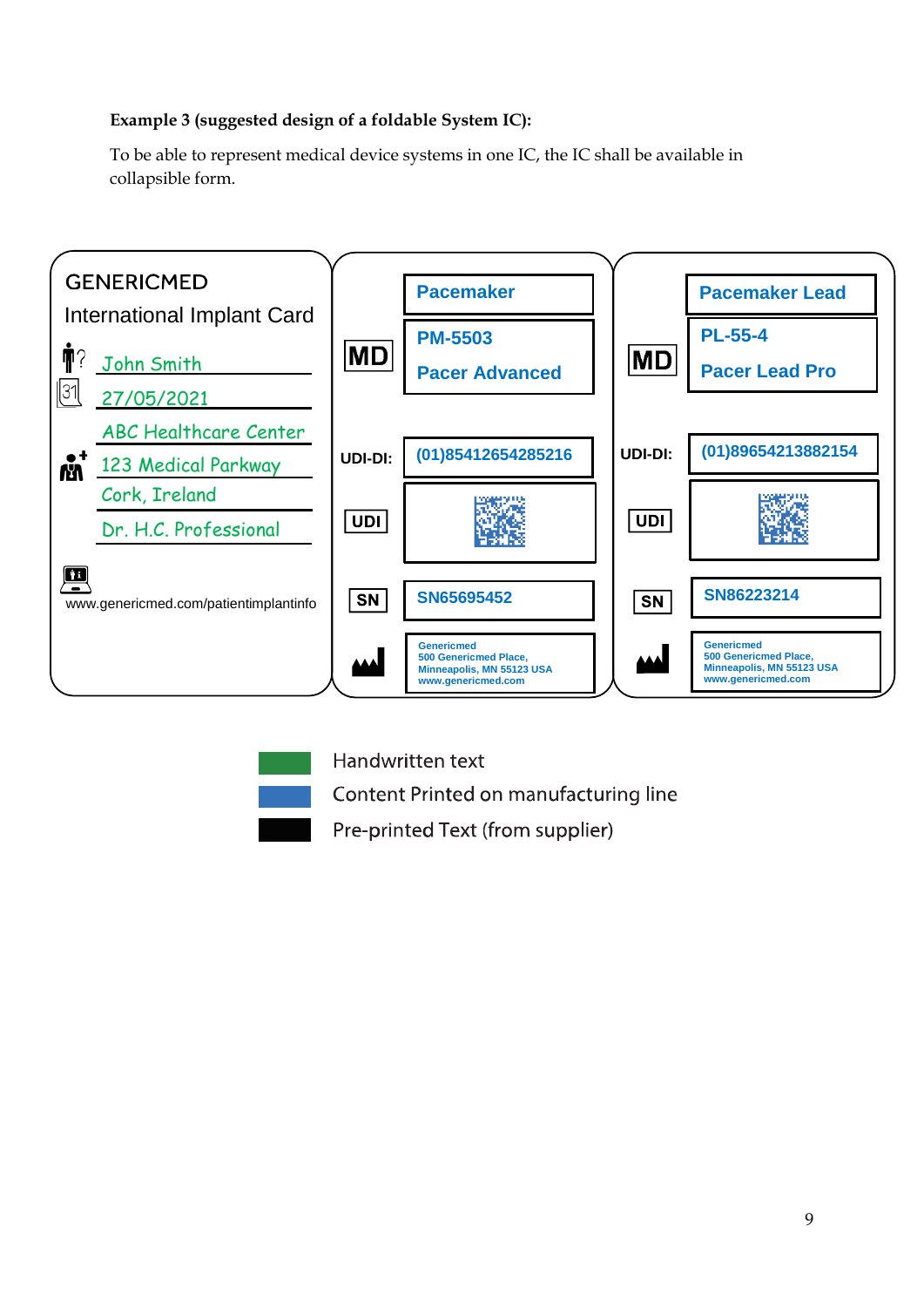#### **Examples of IC Leaflet**

Front 1 (no stickers – preferred option)

Instruction for completion (to be provided in the language(s) determined by the concerned member State(s))

- 1. Name of the patient or patient ID. To be filled by the healthcare institution/provider.
- 2. Date of implantation. To be filled by the healthcare institution/provider.
- 3. Name and address of the healthcare institution/provider. To be filled by the healthcare institution/provider.

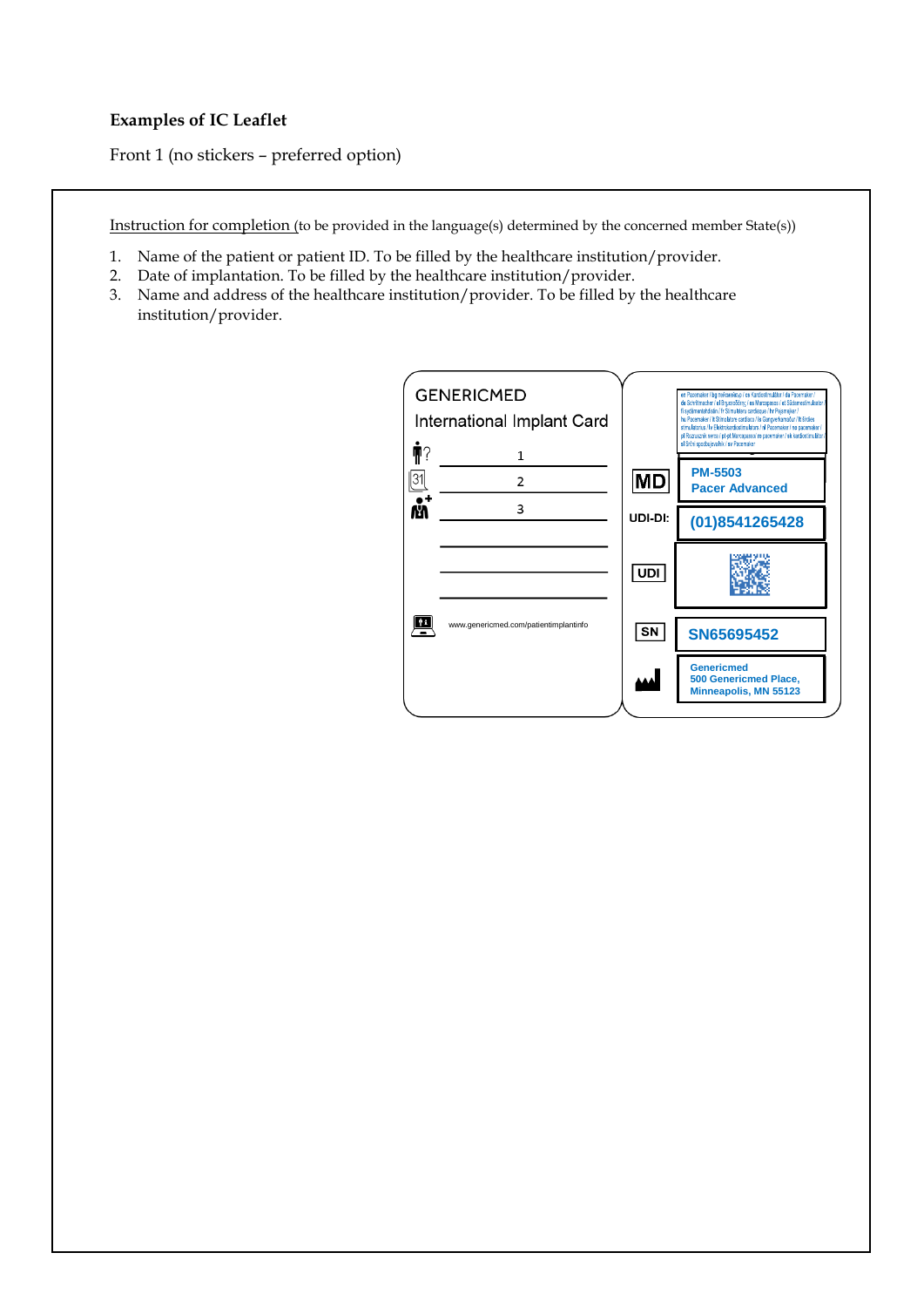Front 2 (sticker only for device type information)

Instruction for completion (to be provided in the language(s) determined by the concerned member State(s))

- 1. Name of the patient or patient ID. To be filled by the healthcare institution/provider.
- 2. Date of implantation. To be filled by the healthcare institution/provider.
- 3. Name and address of the healthcare institution. To be filled by the healthcare institution/provider.
- 5. Add sticker with device type in required language.



Stickers (to be detached and placed on the right place at the IC according to the numbers)

| Lifesaver 5000      | Lifesaver 5000     | Lifesaver 5000          |
|---------------------|--------------------|-------------------------|
| Cardiac Pacemaker   | Herzschrittmacher  | stimulateur cardiaque   |
| Lifesaver 5000      | Lifesaver 5000     | Lifesaver 5000          |
| marcapasos cardíaco | pacemaker cardiaco | hartpacemaker           |
| Lifesaver 5000      | Lifesaver 5000     | Lifesaver 5000          |
| stymulator serca    | βηματοδότης        | электрокардиостимулятор |

5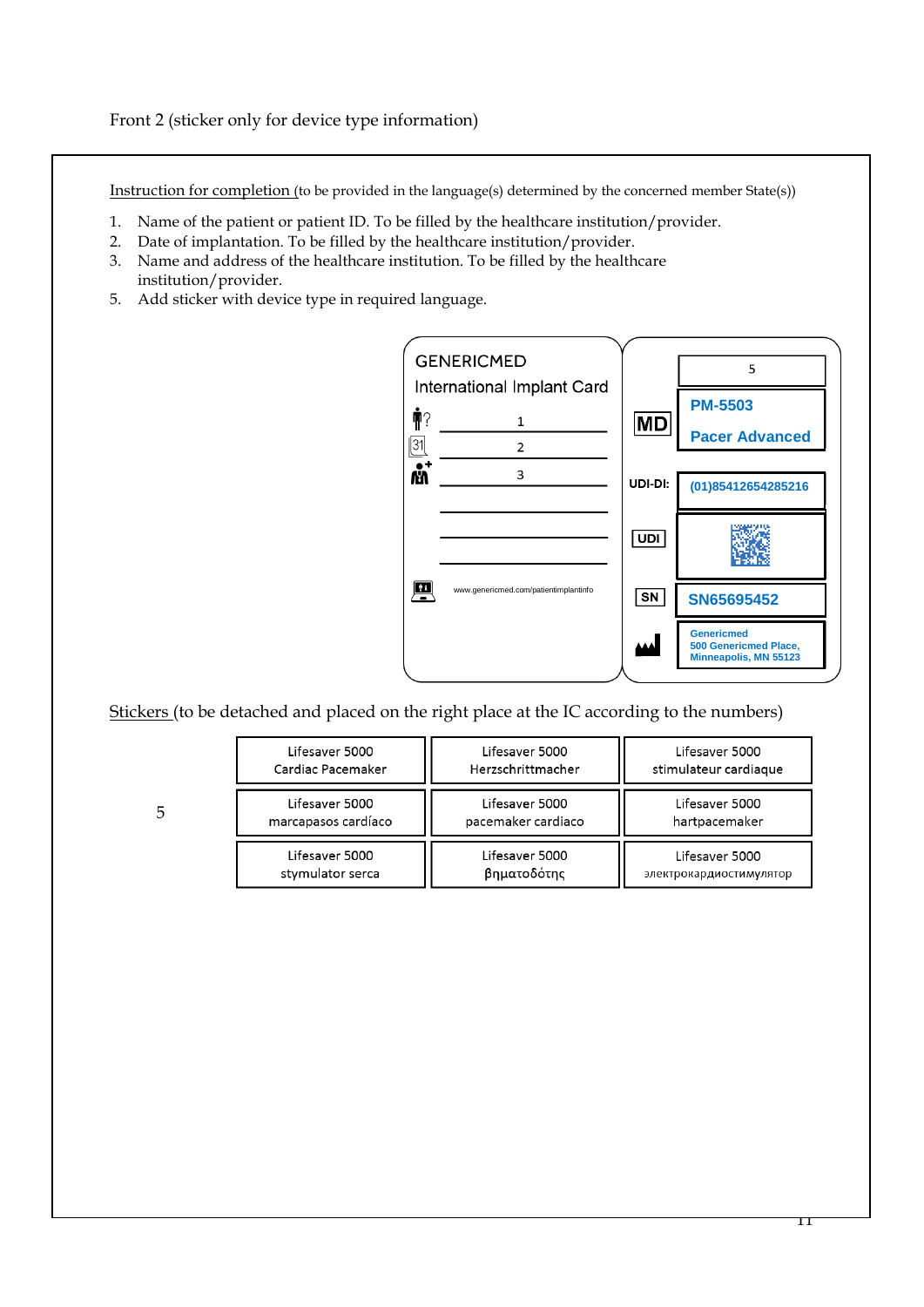Instruction for completion (to be provided in the language(s) determined by the concerned member State(s))

- 1. Name of the patient or patient ID. To be filled by the healthcare institution/provider.
- 2. Date of implantation. To be filled by the healthcare institution/provider.
- 3. Name and address of the healthcare institution/provider. To be filled by the healthcare institution/provider.
- 4. Manufacturer's information website.
- 5. Device type in required language.
- 6. Device name.
- 7. UDI-DI Code (HRI).
- 8. UDI code (AIDC format).
- 9. Serial number.
- 10. Name and address of the manufacturer of the implanted medical device.

NOTE: Fields 4-10 might be filled with stickers (though this is not the preferred solution)



Stickers (to be detached and placed on the right place at the IC according to the numbers)

|      |                                       | Lifesaver 5000<br>Cardiac Pacemaker          | Lifesaver 5000<br>Herzschrittmacher  |  | Lifesaver 5000<br>stimulateur cardiaque   |
|------|---------------------------------------|----------------------------------------------|--------------------------------------|--|-------------------------------------------|
| 5, 6 | Lifesaver 5000<br>marcapasos cardíaco |                                              | Lifesaver 5000<br>pacemaker cardiaco |  | Lifesaver 5000<br>hartpacemaker           |
|      |                                       | Lifesaver 5000<br>stymulator serca           | Lifesaver 5000<br>βηματοδότης        |  | Lifesaver 5000<br>электрокардиостимулятор |
| 9    |                                       | VDD 0123456789-01234                         |                                      |  |                                           |
| 7    |                                       | 2 081019001 002 4                            |                                      |  |                                           |
| 10   |                                       | Lifesaver Co. & KG<br>Street 123, 12345 City | 8                                    |  |                                           |
| 4    |                                       | www.lifesaver.eu/manual                      |                                      |  |                                           |